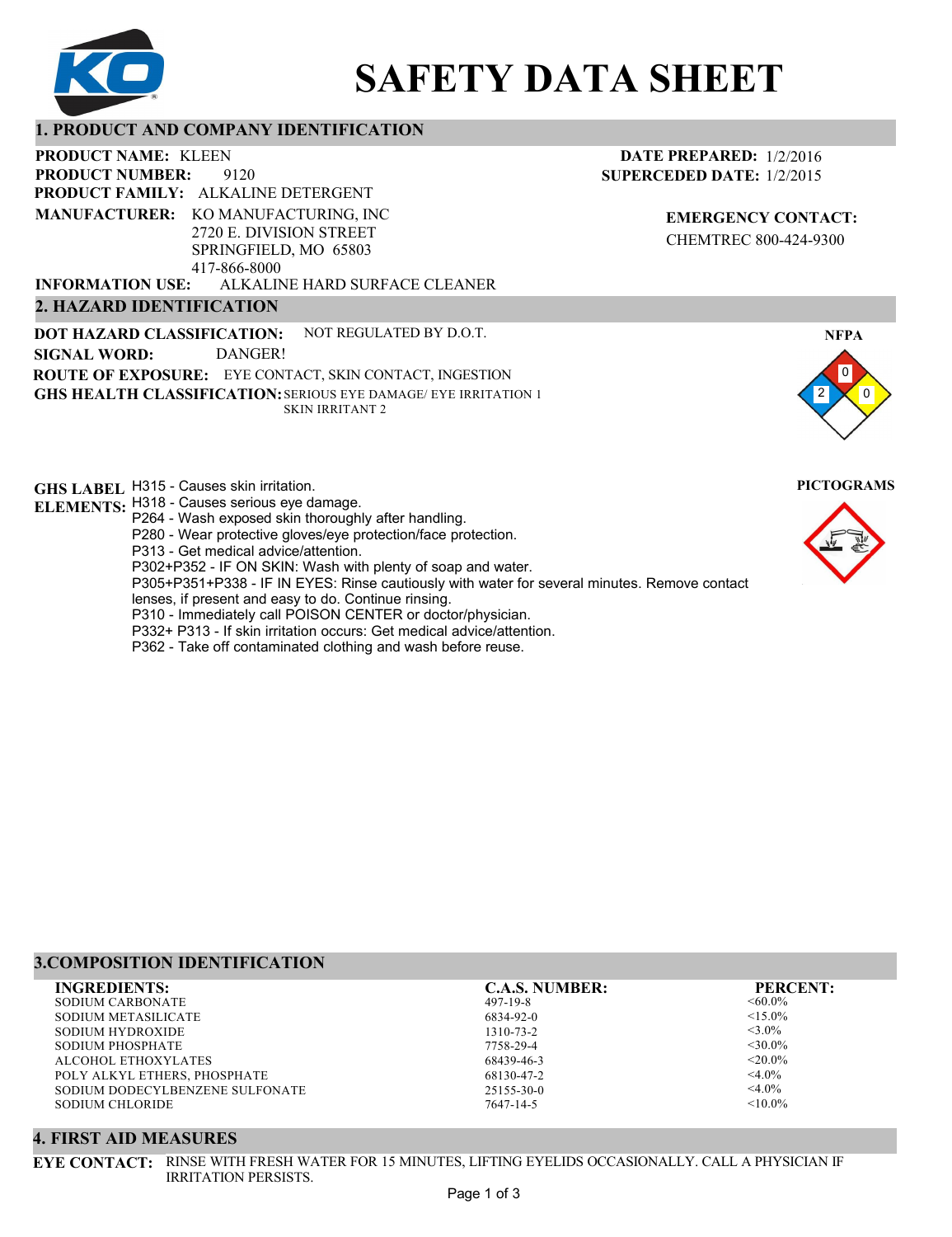# 9120 **PRODUCT NUMBER: PRODUCT NAME: KLEEN**

# **DATE PREPARED:** 1/2/2016 **SUPERCEDED DATE:** 1/2/2015

# **4. FIRST AID MEASURES - CONTINUED**

**SKIN CONTACT:** RINSE WITH PLENTY OF FRESH WATER AND REMOVE CONTAMINATED CLOTHING IMMEDIATELY. CALL A PHYSICIAN IF IRRITATION PERSISTS.

**INGESTION:** RINSE MOUTH WITH FRESH WATER. DO NOT INDUCE VOMITING. CALL A PHYSICIAN IMMEDIATELY. IF CONSCIOUS, GIVE LARGE QUANTITIES OF WATER. DO NOT GIVE ANYTHING BY MOUTH IF UNCONSCIOUS.

**INHALATION:** IF OVERCOME BY EXPOSURE, REMOVE VICTIM TO FRESH AIR IMMEDIATELY. GIVE OXYGEN OR ARTIFICIAL RESPIRATION AS NEEDED. CALL A PHYSICIAN IMMEDIATELY.

#### **5. FIRE FIGHTING MEASURES**

**FLAMMABLE PROPERTIES:** NON FLAMMABLE.

**FLASH POINT:** DOES NOT FLASH.

**SUITABLE EXTINGUISHING MEDIA:** DRY CHEMICAL, FOAM OR CARBON DIOXIDE, WATER SPRAY.

**UNSUITABLE EXTINGUISHING MEDIA:** NOT ESTABLISHED.

**SPECIFIC HAZARDS ARISING** NONE KNOWN.

**FROM THE CHEMICAL:**

**PROTECTIVE EQUIPMENT AND PRECAUTIONS FOR FIREFIGHTERS:** APPPROVED) AND FULL PROTECTIVE GEAR. WEAR SELF-CONTAINED BREATHING APPARATUS (PRESSURE DEMAND MSHA/NIOSH

#### **6. ACCIDENTAL RELEASE MEASURES**

**PERSONAL PRECAUTIONS:** AVOID CONTACT WITH EYES AND SKIN. WEAR PROPER PROTECTIVE EQUIPMENT WHEN DEALING WITH RELEASE.

**ENVIRONMENTAL PRECAUTIONS:** CONTAIN SPILL TO AVOID RELEASE TO THE ENVIRONMENT. KEEP CONTAINER TIGHTLY CLOSED WHEN NOT IN USE.

**METHODS FOR CONTAINMENT** CAREFULLY SWEEP UP MATERIAL AND TRANSFER TO A CONTAINER FOR REUSE OR **AND CLEAN-UP:** DISPOSAL. THOROUGHLY RINSE AREA WITH WATER.

#### **7. HANDLING AND STORAGE**

**HANDLING:** HANDLE WITH CARE AND AVOID CONTACT WITH EYES AND SKIN. ALWAYS WEAR PROPER CHEMICAL RESISTANT PROTECTIVE EQUIPMENT 29CFR1910.132-138. WASH THOROUGHLY AFTER HANDLING.

**STORAGE:** STORE IN A COOL, DRY PLACE. KEEP OUT OF REACH OF CHILDREN. KEEP LID TIGHTLY CLOSED WHEN NOT IN USE.

#### **8. EXPOSURE CONTROLS/PERSONAL PROTECTION**

**ENGINEERING CONTROLS:** NONE REQUIRED UNDER NORMAL USE.

**EYE / FACE PROTECTION:** CHEMICAL SAFETY GLASSES.

**SKIN PROTECTION:** CHEMICAL RESISTANT GLOVES.

**THRESHOLD LIMIT VALUE (TLV):** SODIUM HYDROXIDE, 2 MG/M³

# **9. PHYSICAL AND CHEMICAL PROPERTIES**

**PHYSICAL STATE:** SOLID. **APPEARANCE: ODOR: BOILING POINT: FREEZING POINT:** NOT ESTABLISHED. **SPECIFIC GRAVITY:** NOT ESTABLISHED. **pH (1%): EVAPORATION RATE:** NOT ESTABLISHED. **FLASH POINT: LOWER FLAMMABILITY/EXPLOSIVE LIMIT:** NOT ESTABLISHED. **UPPER FLAMMABLE/EXPLOSIVE LIMIT:** NOT ESTABLISHED. NOT ESTABLISHED. 11.5-12.0 DOES NOT FLASH. YELLOW POWDER. LEMON SCENT. **VISCOSITY: REALITIVE DENSITY:** NOT ESTABLISHED. **SOLUBILITY: VAPOR PRESSURE:** NOT ESTABLISHED. **VAPOR DENSITY:** NOT ESTABLISHED. **DECOMPOSITION** NOT ESTABLISHED. **TEMPERATURE: PARTICAL COEFFICIENT:** NOT ESTABLISHED. **N-OCTANOL/WATER** NOT ESTABLISHED. SOLUBLE.

**AUTO-IGNITION TEMPERATURE:** NOT ESTABLISHED.